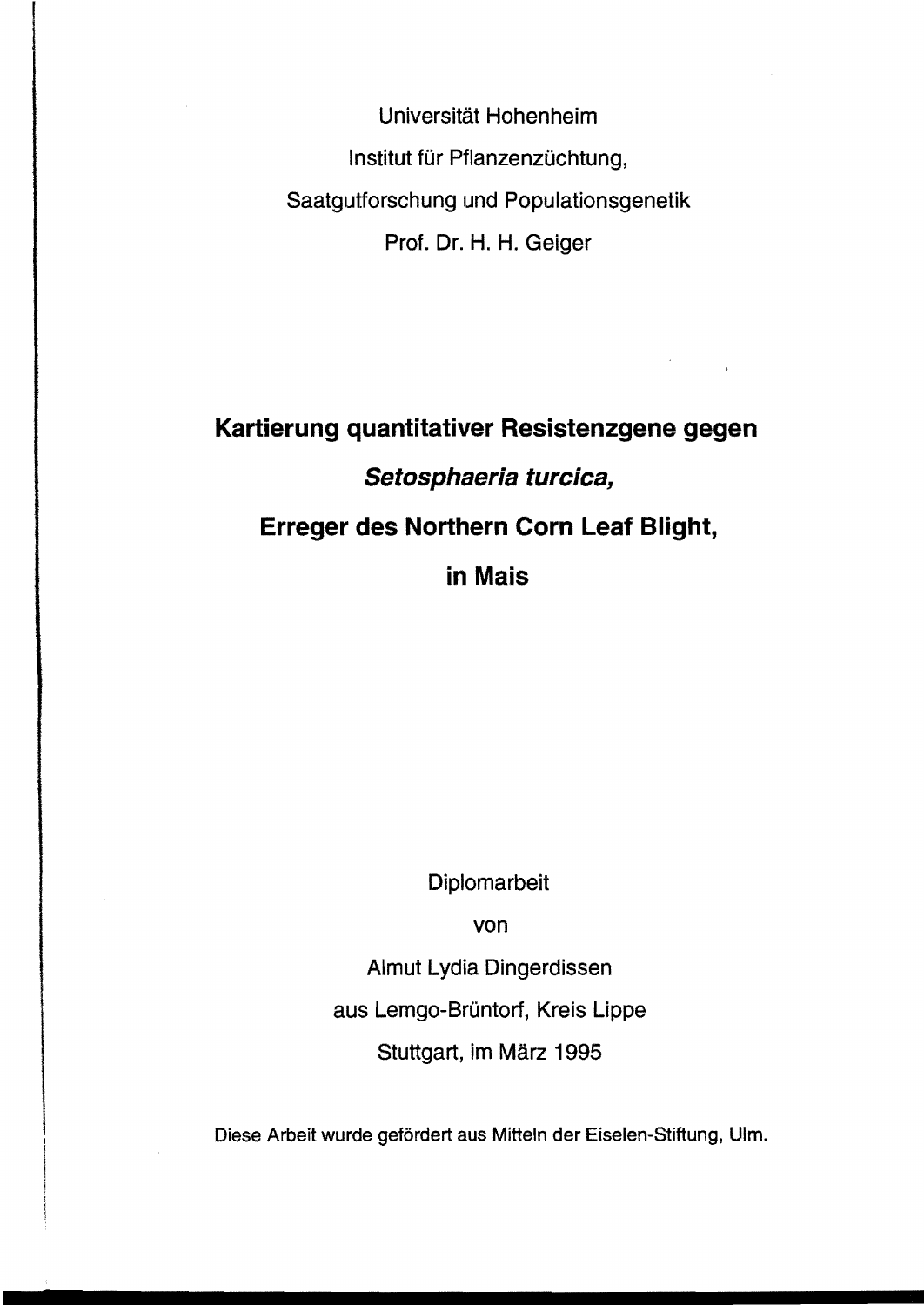## **6 Zusammenfassung**

## **6.1 Zusammenfassung**

In der vorliegenden Arbeit wurden Quantitative Trait Loci (QTL) kartiert, die die Resistenzreaktion der Pflanze gegenüber dem Pathogen Setosphaeria trucica (anamorph Exserohilum turcicum), den Erreger der Blattkrankheit Northern Corn Leaf Blight bei Mais (*Zea mays*), bedingen. Die Kartierung erfolgte in der F<sub>2:4</sub>-Population der Kreuzung der Dent-Inzuchtlinien B52 (anfällig) und Mo17 (resistent). 121 F<sub>2:4</sub>-Linien der Kreuzung wurden in der langen Regenzeit 1994 (April bis September) an drei Standorten in der gemäßigt-tropischen Klimazone Kenias bezüglich der quantitativen Resistenzparameter "Inkubationzeit", ,,Anteil befallener Blattfläche" und "Fläche unter der Befallskurve" evaluiert. Zur Kartierung wurde das Programm MAPMAKERIOTL 1.1 angewandt. Als molekulare Marker wurden 112 RFLP-Loci benutzt. Die Kopplungskarte umfasste insgesamt 1492 cM, bei einer durchschnittlichen Intervallänge von 14,6 cM. Die Präsenz eines OTL wurde angenommen, sobald der LOD-Wert die Signifikanzschwelle von 2,36 überschritt. Insgesamt konnten auf acht der zehn Chromosomen des Maisgenoms Resistenzloci kartiert werden. Diese lagen im Zentromerbereich des Chromosoms 1 (NP/429-UMC58), auf dem kurzen Arm der Chromosomen 2 (UMC53-UMC78), 5 (BNL6.25-UMC90) und 9 (C1-BNL3.06) sowie auf dem langen Arm der Chromosomen 3 (BNL15.20-UMC39), 7 (BNL15.21-UMC110) und 8 (BNL9.08-BNL7.08A bzw. UMC89-NP/268). Die resistenzvermittelnden Allele der QTL auf Chromosomen 2, 3, 5, 7 und 8 wurden vom resistenten Elter Mo17, die QTL auf den Chromosomen 1,6, und 9 vom anfälligen Elter B52 vererbt. Die meisten OTL wirkten partiell dominant. Es konnten sowohl additive, rezessive als auch überdominante Genwirkungsweisen festgestellt werden. Die Signifikanz der QTL war standortabhängig. Die QTL auf Chromosom 5 und 8 wurden an allen Standorten detektiert, die aTL auf Chromosom 2, 3 und 7 traten an zwei Standorten auf, die QTL auf Chromosom 1, 6 und 9 wurden nur an einem Standort beobachtet. Für die Merkmale "Anteil befallener Blattfläche" und "Fläche unter der Befallskurve" waren die beteiligten Chromosomenbereiche kongruent. Je nach Merkmal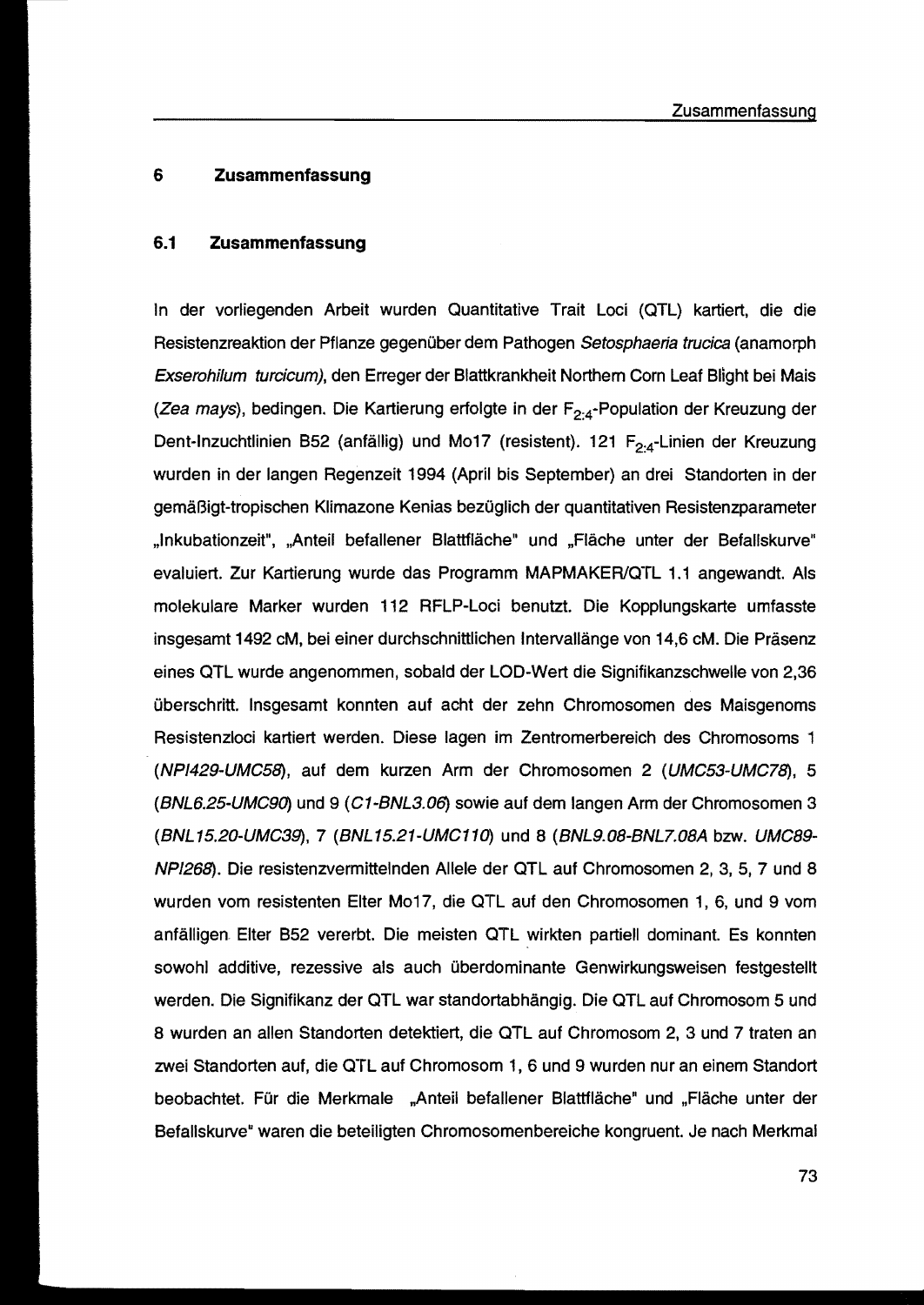betrug der Anteil der erklärten genotypischen Varianz 38 bis 68 Prozent. Die Additiveffekte der QTL bewirkten eine Reduktion der befallenen Blattfläche gegenüber dem Eltermittel von 2,5 bis 3,8 Prozent. Das Merkmal "Inkubationzeit" wurde signifikant von zwei aTL auf Chromosom 2 und 8 beeinflußt. Diese erklärten zusammen 60 Prozent der genotypischen Variation. Die Additiveffekte bedingten eine Verlängerung der Inkubationsdauer gegenüber dem Mittel der Eltern um einen halber Tag. Die Position der aTL auf Chromosom 2 war für alle Merkmale kongruent. Auf Chromosom 8 unterschied sich die Position des QTL für das Merkmal "Inkubationzeit" von der Position der QTL für die Merkmale "Anteil befallener Blattfläche" bzw. "Fläche unter der Befallskurve". Der QTL für das Merkmal "Inkubationszeit" lag im Bereich des qualitativen Resistenzgenes Htn1, der QTL für die Merkmale "Anteil befallener Blattfläche" bzw. "Fläche unter der Befallskurve" befand sich im Bereich des qualitativen Resistenzgens Ht2. Die Vermutung, daß qualitative und quantitative NCLB-Resistenzgene Allele derselben Loci sein können, wird damit unterstützt.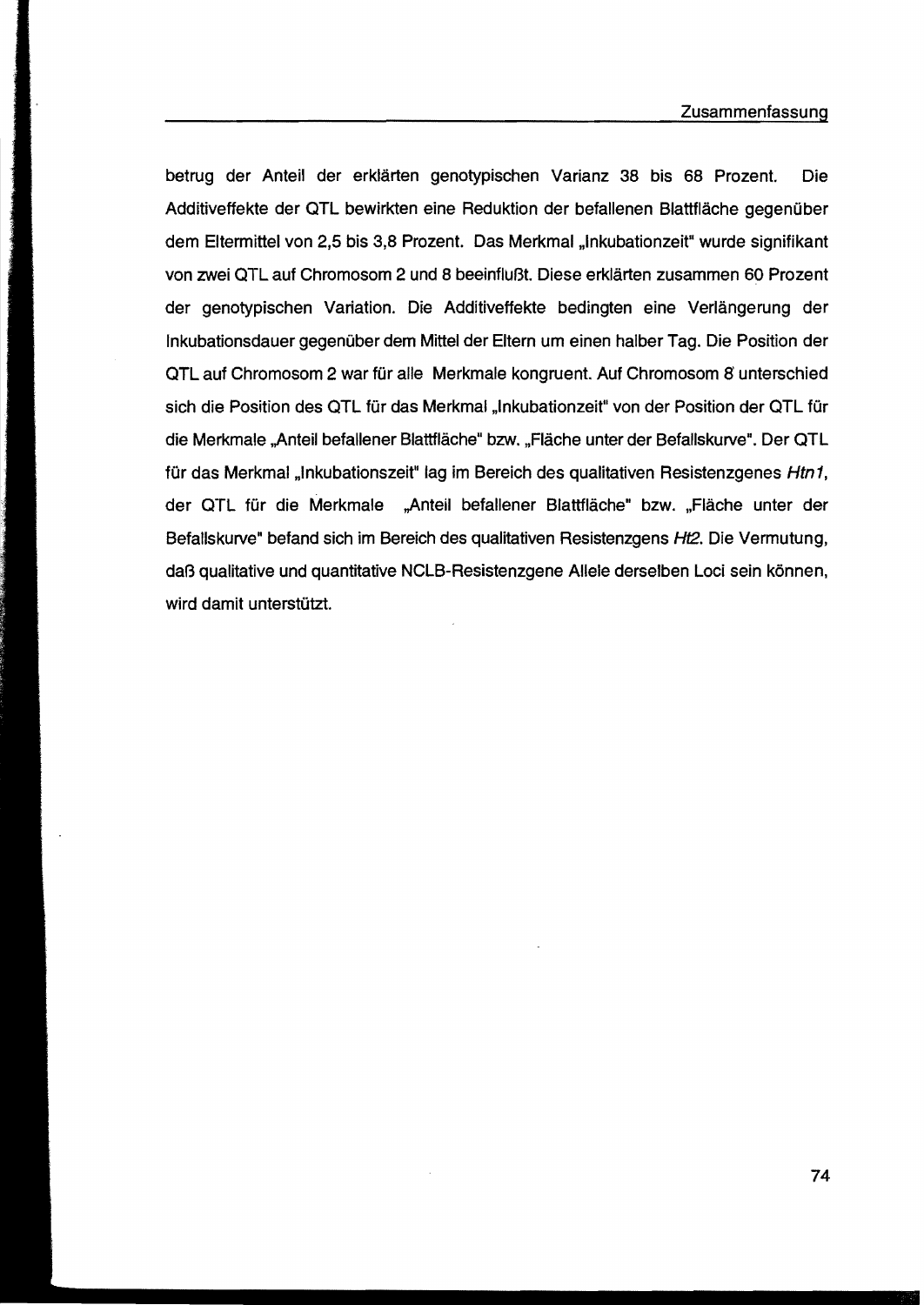## 6.1 Summary

The aim of the present study was to map quantitative trait loci (OTL) , which control the level of disease severity caused by the pathogen Setosphaeria turcica (anamorph Exserohilum turcicum), causal agent of the foliar disease Northern Corn Leaf 8light in maize (*Zea mays*). 121 F<sub>2:4</sub> lines derived from the cross of the susceptible inbred B52 and the resistant inbred M017 were used as entries. 80th parentallines are dent material from the US Corn 8elt. The progenies were evaluated during the Long Rain Season 1994 (April until September) at three locations in the modest tropical climate of Kenya. The quantitative resistance parameters 'latent period', 'disease severity' and 'area under the disease progress curve' were scored. The mapping was performed using the programme MAPMAKER/QTL 1.1. The genetic map of the cross consisted of 112 RFLP loci and covered a total length of 1492 cM. The average intervall length was 14.6 cM. OTL were significantly declared when the LOD threshold reached 2.36. Eight of the ten maize chromosomes carried OTL. These were located in the centromeric region of chromosome 1 (NP/429·UMC58), on the short arm of chromosome 2 (UMC53-UMC78), 5 (BNL6.25· UMC90) and 9 (C1-BNL3.06) and on the long arm of chromosome 3 (BNL15.20-UMC39), 7 (BNL15.21·UMC110) and 8 (BNL9.08-BNL7.08A and UMC89-NP/268, respectively). OTL on chromosome 2,3,5,7, and 8 were inherited by the resistant parent M017. OTL on chromosome 1, 6 and 9 were donated by the susceptible parent 852. Most of the OTL showed partially dominant gene action. Furthermore additive, recessive, dominant and overdominant gene action were observed in some cases. Significant genotype by environment interaction was observed. OTL on chromosome 5 and 8 were detected in each of the three environments, OTL on chromosome 2,3 and 7 were detected in two locations and OTL on chromosome 1, 6 and 9 were active in only one environment. The two traits 'disease severity' and 'area under the disease progress curve' were significantly influenced by the same chromosomal regions and accounted for a range of 38 to 68 percent of the total phenotypic variance explained. The additive effects of the OTL reduced the percentage of damaged leaf tissue up to 3.8 percent compared to the parental mean. The latent period was significantly influenced by two OTL on chromosome